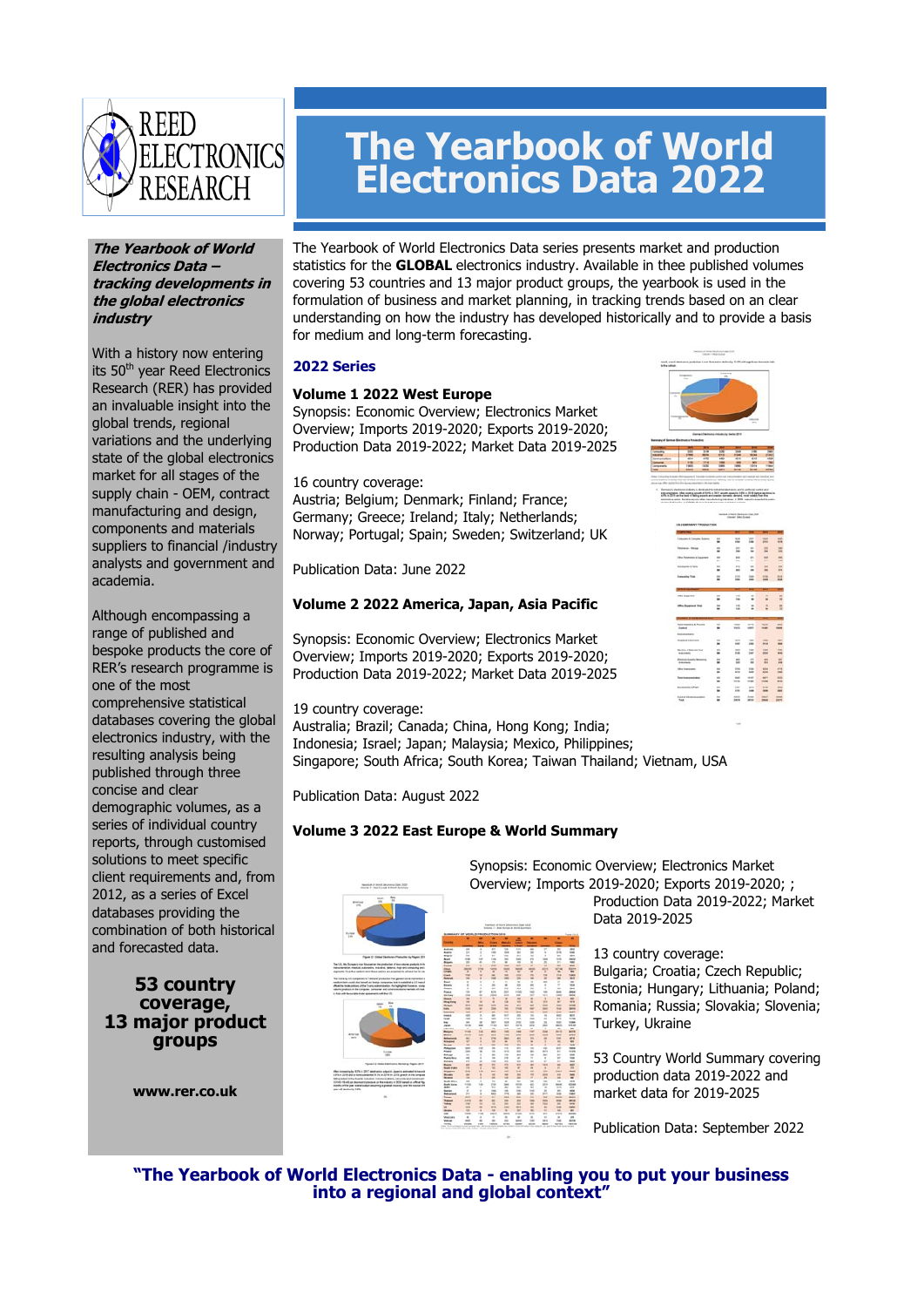# The Yearbook of World Electronics Data

ange in impatitions are TV components in 2018 onto the service increase land productor and

For each country production and market data is supplied for the following product groups:

|                                                        | <b>The field of them Stellands Tag 500</b><br><b>Stand Corporation</b> , Japan, July 24146<br><b>S-FM A VINTRADIAN ROUNDERT</b> |                                                       |   |       |                                                                                                                                                                                                                                                                           |            |                      | ig, which had writed a reduction in the country in Roman of practices! Ty's from its operations in<br>and the advertise of the flat book apparent behave the top countries. Set recorrects<br>greenwith sith the index contrast manufacturer Doce: Technologies and the Chinese<br>a Discople to recommendational production. Other companies of to have recortedly local<br>fue countiers after through that our productor facilities or central inexubstures include LG<br>ALL Tory, T.L. Stuneth. East and Oraffice. Fullancing Videosary Brog for mechanics in<br>19 Marcuso is the textile independent and deliver |                                                                                                                                                                                                                                              |  |
|--------------------------------------------------------|---------------------------------------------------------------------------------------------------------------------------------|-------------------------------------------------------|---|-------|---------------------------------------------------------------------------------------------------------------------------------------------------------------------------------------------------------------------------------------------------------------------------|------------|----------------------|-------------------------------------------------------------------------------------------------------------------------------------------------------------------------------------------------------------------------------------------------------------------------------------------------------------------------------------------------------------------------------------------------------------------------------------------------------------------------------------------------------------------------------------------------------------------------------------------------------------------------|----------------------------------------------------------------------------------------------------------------------------------------------------------------------------------------------------------------------------------------------|--|
| Computers                                              | <b>Lieusking Taux</b>                                                                                                           |                                                       |   |       |                                                                                                                                                                                                                                                                           | <b>ALK</b> | <b>SHOP</b><br>sent. |                                                                                                                                                                                                                                                                                                                                                                                                                                                                                                                                                                                                                         | <b>Backley Avenue Broderies</b>                                                                                                                                                                                                              |  |
| Consumer - Video; Audio; Personal                      | <b>TRUCK Exchanged Tubes</b>                                                                                                    |                                                       |   |       |                                                                                                                                                                                                                                                                           |            |                      |                                                                                                                                                                                                                                                                                                                                                                                                                                                                                                                                                                                                                         |                                                                                                                                                                                                                                              |  |
| Control & Instrumentation                              |                                                                                                                                 |                                                       |   |       |                                                                                                                                                                                                                                                                           |            |                      |                                                                                                                                                                                                                                                                                                                                                                                                                                                                                                                                                                                                                         | <b>MARK</b><br><b>ISLAND</b>                                                                                                                                                                                                                 |  |
|                                                        | <b>Grand &amp; Enterpreneurs Two</b>                                                                                            |                                                       | m | ALC U |                                                                                                                                                                                                                                                                           | sec.       | gree.                |                                                                                                                                                                                                                                                                                                                                                                                                                                                                                                                                                                                                                         | collected from and announce constructions on this modern is due to consult to compute the atomsal figures<br>dentis floor die Norten interessent of Ala Australian                                                                           |  |
| Medical                                                |                                                                                                                                 |                                                       |   |       |                                                                                                                                                                                                                                                                           |            |                      |                                                                                                                                                                                                                                                                                                                                                                                                                                                                                                                                                                                                                         | dealers of traders phones has benefited from the "Make in Index" serrorage with the most of the<br>cards last foreign and trainer after entire pro their cost needs built as the lines or last tribe.                                        |  |
|                                                        |                                                                                                                                 | <b><i>Inflat &amp; Broke &amp; Tankment Total</i></b> |   |       | of damp on in Texas sub contracted manufacturers in Electronics Manufactures Central (SMS)<br>to. Now photo compariso with spectratics in finds including flows officing cortrast<br>stores) include heals. As Day's Sonar consorters Services worked Electronics and the |            |                      |                                                                                                                                                                                                                                                                                                                                                                                                                                                                                                                                                                                                                         |                                                                                                                                                                                                                                              |  |
| Industrial                                             | <b>Industrial Businesses Trans</b>                                                                                              |                                                       |   |       |                                                                                                                                                                                                                                                                           |            |                      |                                                                                                                                                                                                                                                                                                                                                                                                                                                                                                                                                                                                                         | a support States. Vice Claim and Realing. CONSTRO companies with specializes in India.<br>Forests. Fax., and, Vilates and Minning its announcement in 2010 that it are automotive a<br>doesn't productions facility in the country Paneline. |  |
| Office Equipment                                       | <b>Modern A. Inchestral Trace</b>                                                                                               |                                                       |   |       |                                                                                                                                                                                                                                                                           |            |                      |                                                                                                                                                                                                                                                                                                                                                                                                                                                                                                                                                                                                                         | ---                                                                                                                                                                                                                                          |  |
| Radio Communications                                   | <b>International Adults Tree</b>                                                                                                |                                                       |   |       |                                                                                                                                                                                                                                                                           |            |                      |                                                                                                                                                                                                                                                                                                                                                                                                                                                                                                                                                                                                                         |                                                                                                                                                                                                                                              |  |
| Telecommunications                                     | <b>New attenuers allows Trans</b>                                                                                               |                                                       |   |       |                                                                                                                                                                                                                                                                           |            |                      |                                                                                                                                                                                                                                                                                                                                                                                                                                                                                                                                                                                                                         |                                                                                                                                                                                                                                              |  |
| Components - Passive Components; Semiconductors; Other | <b><i><u>Aber Sedeman</u></i></b>                                                                                               |                                                       |   |       |                                                                                                                                                                                                                                                                           |            |                      |                                                                                                                                                                                                                                                                                                                                                                                                                                                                                                                                                                                                                         | <b>Alizante Statute Alizandrates Alizante Kuranzon</b>                                                                                                                                                                                       |  |
|                                                        | <b>Line Television</b>                                                                                                          |                                                       |   |       |                                                                                                                                                                                                                                                                           |            |                      |                                                                                                                                                                                                                                                                                                                                                                                                                                                                                                                                                                                                                         | Index Electronic Protected by Secte 2015-2020                                                                                                                                                                                                |  |
| Components                                             | <b><i>Staff President American</i></b>                                                                                          |                                                       |   |       |                                                                                                                                                                                                                                                                           |            |                      |                                                                                                                                                                                                                                                                                                                                                                                                                                                                                                                                                                                                                         |                                                                                                                                                                                                                                              |  |
|                                                        | <b>Ingle &amp; Netwo Convenier</b>                                                                                              |                                                       |   |       |                                                                                                                                                                                                                                                                           |            |                      |                                                                                                                                                                                                                                                                                                                                                                                                                                                                                                                                                                                                                         | $\sim$                                                                                                                                                                                                                                       |  |
|                                                        | <b>Water Backmaker Food</b>                                                                                                     |                                                       |   |       |                                                                                                                                                                                                                                                                           |            |                      |                                                                                                                                                                                                                                                                                                                                                                                                                                                                                                                                                                                                                         |                                                                                                                                                                                                                                              |  |

#### **Methodology**

The Yearbooks highlight market trends and opportunities and offer corroborative evidence for individual research. Each new edition is fully revised and updated. Trade statistics are analyzed in detail, with over 500 separate categories being employed. Production statistics are collected from Government and Manufacturer's Association sources where these are available. Extensive use is also made of research reports, company reports, news items and work by other consultants to supplement and cross check the official and semi-official sources.

Markets are forecast in real terms for the next five years, with production forecast for the next two years, using constant exchange rates and excluding inflation. These are based on our extensive knowledge of the historical performance of each product, the general economic outlook and the major growth influencing factors.

#### **Electronic Delivery**

The **Yearbook of World Electronics Data** is available on CD-ROM in a combination of text and spreadsheet formats allowing you to customise and manipulate the data quickly and easily.

- Produce your own subsets or summaries of the data by product or geographical region/territories of your own choice

- Build your own assumptions and calculations into the forecasts
- Copy and paste into your own reports, presentations and other documents.

For larger organisations/companies the Yearbook Corporate Licence allows global distribution throughout your organisation.

# **Related Products & Services**

#### **European Electronics Production 2000-2025**

As part of its program of research covering developments in the European electronics industry RER has released a statistical database providing a medium term outlook for electronics production in Europe. Covering the period 2000-2025 the research allows you to track developments both geographically and by major product group.

The database is provided as an Excel spreadsheet providing production data for 13 product groups and 29 countries split by Western Europe and Central and Eastern Europe. The 2022 update is published in September with subscribers ordering prior to publication receiving the current database free of charge.

#### **Global Electronics Production & Markets**

Launched in 2012, Global Electronics Production & Markets provides top line analysis on the global electronics industry for the period 2000 - 2025 for markets and 2000 - 2022 for production. Through two Excel databases you can quickly analyze the structure of the global industry and how it has changed both geographically, through RER's unique coverage of 53 countries, and by thirteen major product groups. The database will be fully updated in September 2022.

#### **Country Reports**

Drawing on data from its core statistical database RER provides a quick, reliable and cost-effective assessment of the electronics industry for an individual country. For a full listing please visit www.rer.co.uk

#### **Custom Research**

Building on the flexibility of the two databases and the Yearbook series we can quickly search data by product or country/region to provide solutions tailored to your specific needs or budgets. Ideal for input into internal presentations/ documents the data is supplied via email.

> **To discuss the Yearbook or any of the related products please contact: Andrew Fletcher (andrew.fletcher@rer.co.uk) or phone +44 1235 227310**